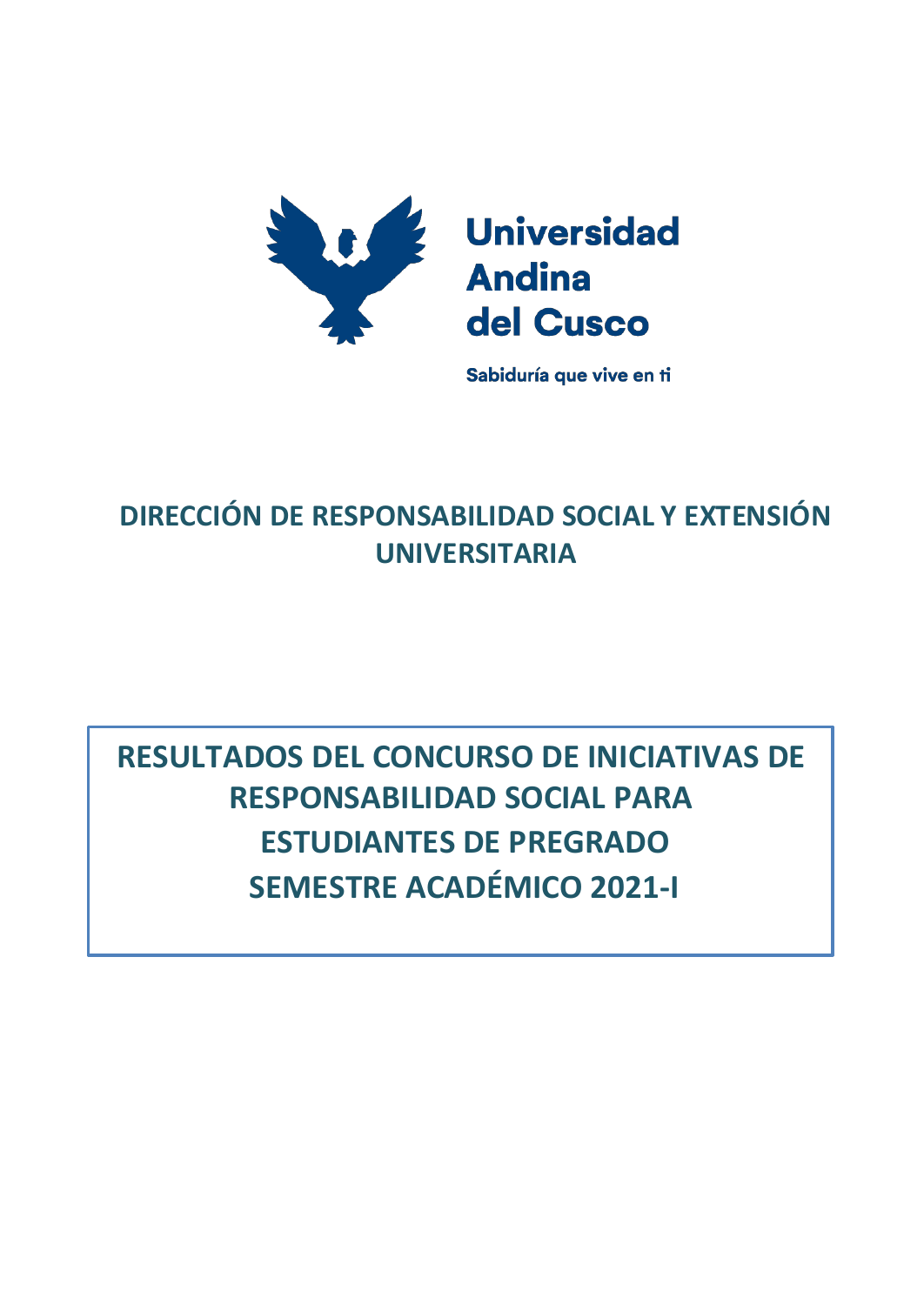## **RESULTADOS FINALES DEL DEL CONCURSO DE INICIATIVAS DE RESPONSABILIDAD SOCIAL PARA ESTUDIANTES DE PREGRADO SEMESTRE ACADÉMICO 2021-I**

| <b>POSICIONES</b> | $N^{\circ}$  | <b>NOMBRE DE LA INICIATIVA</b>                                                                                                                                                                                          | <b>DOCENTE</b><br><b>ASESOR</b>                    | <b>FACULTAD</b>                                                                               | <b>ESCUELA</b><br><b>PROFESIONAL</b>                    |                 |    | REQUISITOS   PUNTAJES   RESULTADO |
|-------------------|--------------|-------------------------------------------------------------------------------------------------------------------------------------------------------------------------------------------------------------------------|----------------------------------------------------|-----------------------------------------------------------------------------------------------|---------------------------------------------------------|-----------------|----|-----------------------------------|
| <b>1ER LUGAR</b>  | 2            | ELABORACIÓN DE BIOL A PARTIR DE MATERIALES DE LA<br><b>ZONA</b><br><b>PROMOVIENDO UNA AGRICULTURA SOSTENIBLE EN LA</b><br><b>COMUNIDAD DE</b><br>TOTORA - OROPESA, ANTABAMBA APURÍMAC - 2021.                           | <b>TEODORO</b><br><b>HUARHUA</b><br><b>CHIPANI</b> | INGENIERÍA Y<br>ARQUITECTURA                                                                  | <b>INGENIERÍA</b><br>AMBIENTAL                          | <b>COMPLETO</b> | 94 | <b>GANADOR</b>                    |
| 2DO LUGAR         | 11           | IMPLEMENTACIÓN DE MENTORIA EN LAS EMPRESAS DE LA<br>ASOCIACIÓN DE PRODUCTORES TEXTILES DE LA REGIÓN<br>CUSCO -<br>APROTEX EN EL AÑO 2021                                                                                | ABRAHAM<br>EDGARD<br>CANAHUIRE<br><b>MONTUFAR</b>  | <b>FACULTAD DE</b><br><b>CIENCIAS</b><br>ECONÓMICAS,<br><b>ADMINISTRATIVAS</b><br>Y CONTABLES | ADMINISTRACIÓN<br>DE NEGOCIOS<br><b>INTERNACIONALES</b> | <b>COMPLETO</b> | 90 | <b>GANADOR</b>                    |
| <b>3ER LUGAR</b>  | 6            | "PROMOVIENDO LA HIGIENE POSTURAL EN EL USO DE<br>DISPOSITIVOS MÓVILES Y/U ORDENADORES EN NIÑOS Y<br>ADOLESCENTES DE LA URBANIZACIÓN PROGRESO, DISTRITO<br>DE WANCHAQ - CUSCO, EN EL CONTEXTO DE LA PANDEMIA<br>COVID19" | <b>JOSE VICTOR</b><br><b>MANCHEGO</b><br>ENRÍQUEZ  | <b>CIENCIAS DE LA</b><br>SALUD                                                                | <b>MEDICINA</b><br><b>HUMANA</b>                        | <b>COMPLETO</b> | 81 | <b>GANADOR</b>                    |
| 4TO LUGAR*        | $\mathbf{1}$ | "PERFIL DE PROPUESTA DE REFORZAMIENTO DE MALLAS<br>ELECTROSOLDADAS PARA EL INCREMENTO DE RESPUESTA<br>SÍSMICA DE LA I.E. N°50354 DE LA COMUNIDAD CAMPESINA<br>DE ARAYCALLA ANYARATE-YAURISQUE- PARURO- CUSCO"           | <b>MITSY FI FNA</b><br><b>GUDIEL CÁRDENAS</b>      | INGENIFRÍA Y<br>ARQUITECTURA                                                                  | INGENIERÍA CIVIL                                        | <b>COMPLETO</b> | 80 | <b>GANADOR</b>                    |
| 5TO LUGAR*        | q            | DESARROLLO EMPRESARIAL RURAL - ASOCIACIÓN CIVIL<br>AGRÍCOLA DE PUKARA                                                                                                                                                   | <b>ABEL TRESIERRA</b><br>PANTIGOZO                 | <b>CIENCIAS</b><br>ECONÓMICAS,<br>ADMINISTRATIVAS<br>Y CONTABLES                              | CONTABILIDAD                                            | <b>COMPLETO</b> | 79 | <b>GANADOR</b>                    |

\* Importante mencionar que para el caso del 5to Lugar se ha priorizado la diversificación de Escuelas Profesionales, considerando el **puntaje.**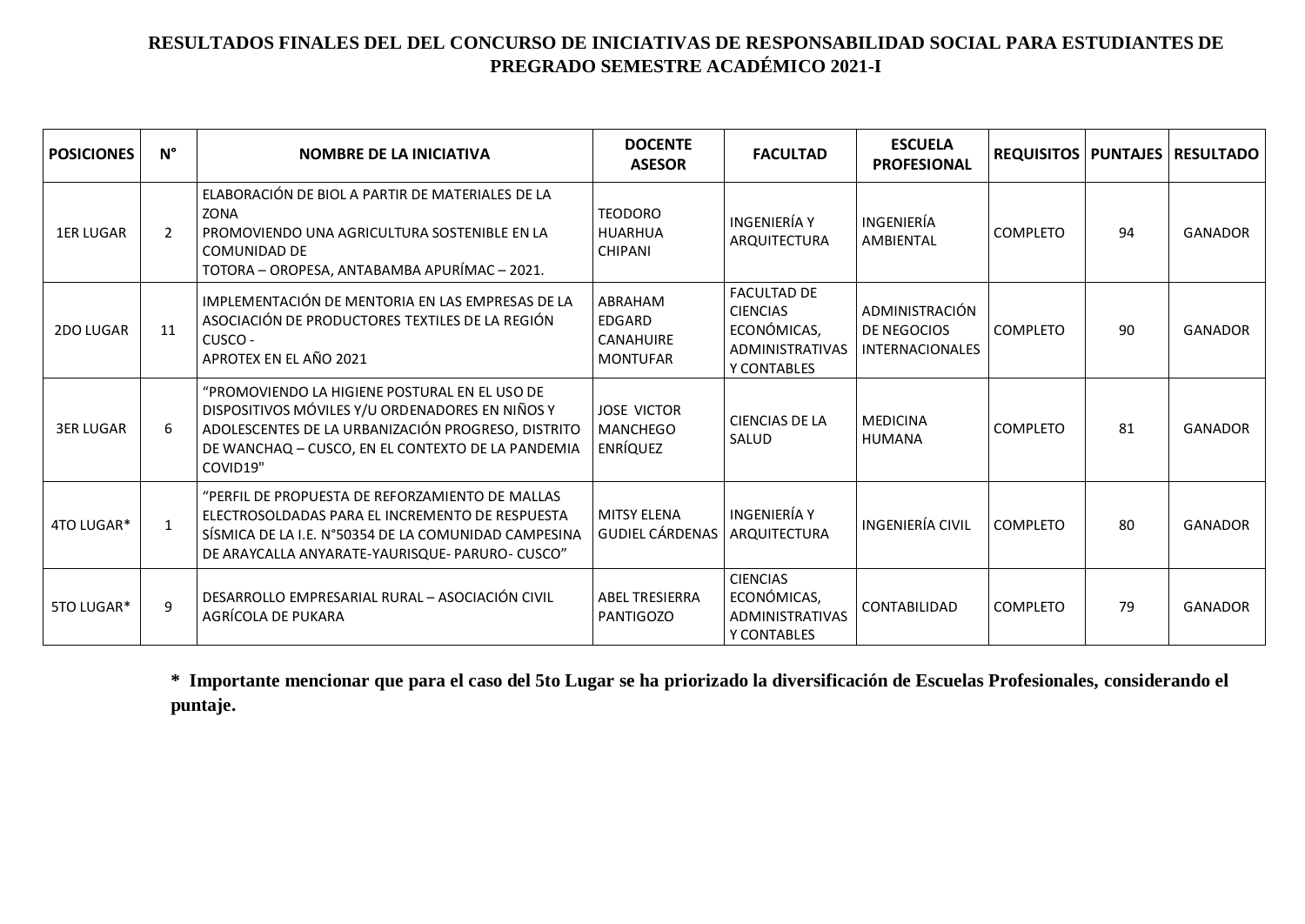## **LISTADO DE PROYECTOS Y PUNTAJES**

| <b>POSICIONES</b> | $N^{\circ}$  | <b>NOMBRE DE LA INICIATIVA</b>                                                                                                                                                                                                | <b>DOCENTE</b><br><b>ASESOR</b>                          | <b>FACULTAD</b>                                                                               | <b>ESCUELA PROFESIONAL</b>                                     |                 |    | <b>REQUISITOS   PUNTAJES   RESULTADO</b> |
|-------------------|--------------|-------------------------------------------------------------------------------------------------------------------------------------------------------------------------------------------------------------------------------|----------------------------------------------------------|-----------------------------------------------------------------------------------------------|----------------------------------------------------------------|-----------------|----|------------------------------------------|
| <b>1ER LUGAR</b>  | $\mathbf{2}$ | ELABORACIÓN DE BIOL A PARTIR DE<br><b>MATERIALES DE LA ZONA</b><br>PROMOVIENDO UNA AGRICULTURA<br>SOSTENIBLE EN LA COMUNIDAD DE<br>TOTORA - OROPESA, ANTABAMBA<br>APURÍMAC - 2021.                                            | <b>TEODORO</b><br><b>HUARHUA</b><br><b>CHIPANI</b>       | <b>INGENIERÍA Y</b><br>ARQUITECTURA                                                           | INGENIERÍA AMBIENTAL                                           | <b>COMPLETO</b> | 94 | <b>GANADOR</b>                           |
| 2DO LUGAR         | 11           | IMPLEMENTACIÓN DE MENTORIA EN LAS<br><b>EMPRESAS DE LA</b><br>ASOCIACIÓN DE PRODUCTORES TEXTILES<br>DE LA REGIÓN CUSCO -<br>APROTEX EN EL AÑO 2021                                                                            | ABRAHAM<br><b>EDGARD</b><br>CANAHUIRE<br><b>MONTUFAR</b> | <b>FACULTAD DE</b><br><b>CIENCIAS</b><br>ECONÓMICAS,<br><b>ADMINISTRATIVAS</b><br>Y CONTABLES | ADMINISTRACIÓN DE<br><b>NEGOCIOS</b><br><b>INTERNACIONALES</b> | COMPLETO        | 90 | GANADOR                                  |
| <b>3ER LUGAR</b>  | 6            | "PROMOVIENDO LA HIGIENE POSTURAL<br>EN EL USO DE DISPOSITIVOS MÓVILES Y/U<br>ORDENADORES EN NIÑOS Y<br>ADOLESCENTES DE LA URBANIZACIÓN<br>PROGRESO, DISTRITO DE WANCHAQ -<br>CUSCO, EN EL CONTEXTO DE LA<br>PANDEMIA COVID19" | <b>JOSE VICTOR</b><br><b>MANCHEGO</b><br><b>ENRÍQUEZ</b> | <b>CIENCIAS DE LA</b><br>SALUD                                                                | <b>MEDICINA HUMANA</b>                                         | <b>COMPLETO</b> | 81 | <b>GANADOR</b>                           |
| <b>4TO LUGAR</b>  | $\mathbf{1}$ | "PERFIL DE PROPUESTA DE<br>REFORZAMIENTO DE MALLAS<br>ELECTROSOLDADAS PARA EL<br>INCREMENTO DE RESPUESTA SÍSMICA DE<br>LA I.E. N°50354 DE LA COMUNIDAD<br>CAMPESINA DE ARAYCALLA ANYARATE-<br>YAURISQUE- PARURO- CUSCO"       | <b>MITSY ELENA</b><br><b>GUDIEL</b><br><b>CARDENAS</b>   | <b>INGENIERÍA Y</b><br><b>ARQUITECTURA</b>                                                    | <b>INGENIERÍA CIVIL</b>                                        | <b>COMPLETO</b> | 80 | <b>GANADOR</b>                           |
| <b>5TO LUGAR</b>  | q            | DESARROLLO EMPRESARIAL RURAL -<br>ASOCIACIÓN CIVIL AGRÍCOLA DE PUKARA                                                                                                                                                         | ABEL<br><b>TRESIERRA</b><br><b>PANTIGOZO</b>             | <b>CIENCIAS</b><br>ECONÓMICAS,<br><b>ADMINISTRATIVAS</b><br>Y CONTABLES                       | CONTABILIDAD                                                   | <b>COMPLETO</b> | 79 | GANADOR                                  |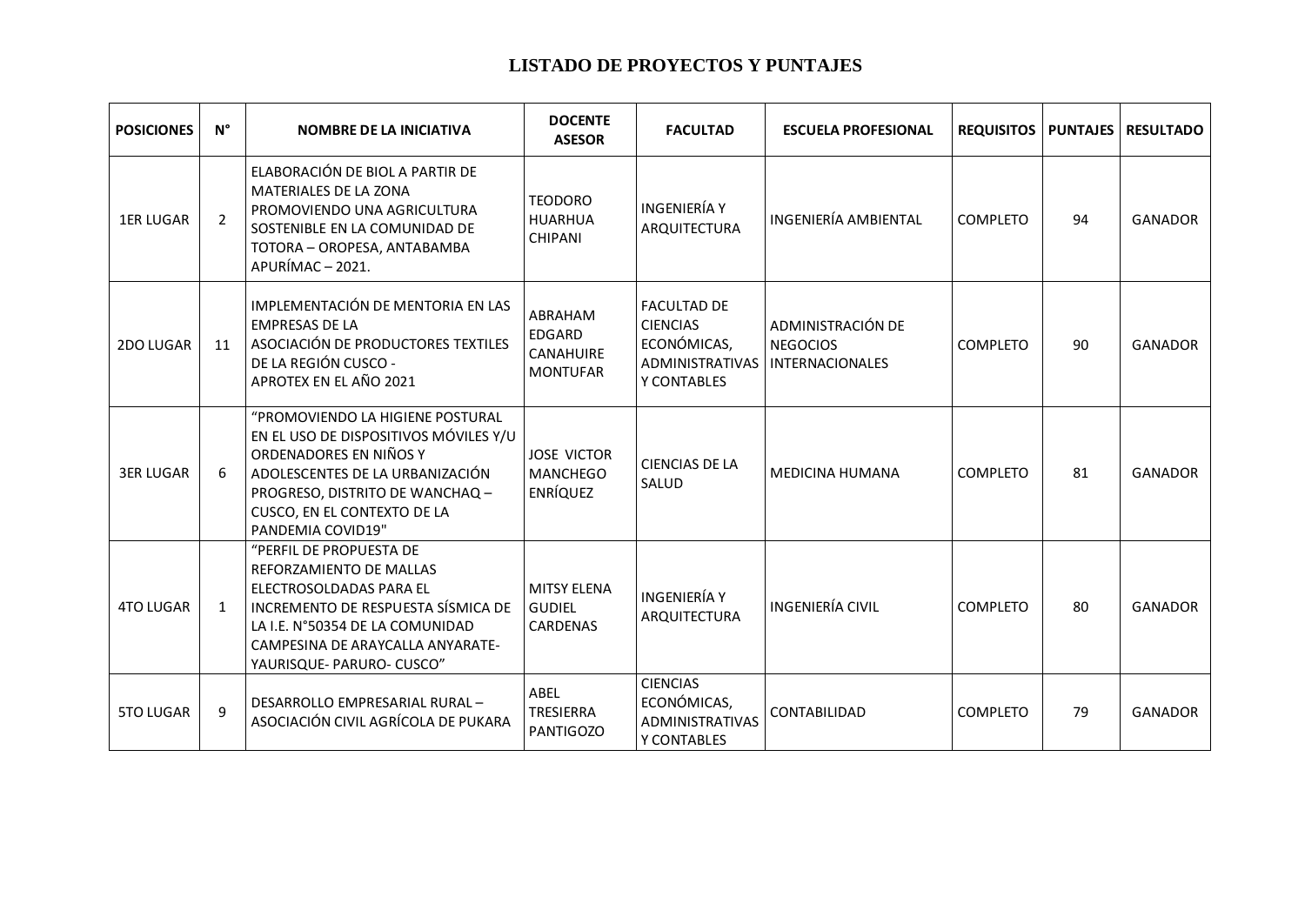| 7  | LACTANCIA Y CUIDADO DEL RECIÉN<br>NACIDO EN MADRES LACTANTES CON<br>COVID-19: TÉCNICAS DE LACTANCIA<br>MATERNA EN LA URBANIZACIÓN<br>PROGRESO, DISTRITO DE WANCHAQ -<br>CUSCO, EN EL CONTEXTO DE LA<br>PANDEMIA COVID-19.                | <b>JOSE VICTOR</b><br><b>MANCHEGO</b><br><b>ENRÍQUEZ</b> | <b>CIENCIAS DE LA</b><br>SALUD                                                                | MEDICINA HUMANA        | COMPLETO        | 79 |  |
|----|------------------------------------------------------------------------------------------------------------------------------------------------------------------------------------------------------------------------------------------|----------------------------------------------------------|-----------------------------------------------------------------------------------------------|------------------------|-----------------|----|--|
| 8  | "SALUD Y BIENESTAR FÍSICO EN ADULTOS<br><b>MAYORES: PROMOCIÓN DE PRÁCTICAS</b><br>SALUDABLES EN BASE A EJERCICIOS DE<br>RELAJACIÓN Y EVITAR EL<br>SEDENTARISMO."                                                                         | <b>JOSE VICTOR</b><br><b>MANCHEGO</b><br><b>ENRÍQUEZ</b> | <b>CIENCIAS DE LA</b><br>SALUD                                                                | <b>MEDICINA HUMANA</b> | <b>COMPLETO</b> | 79 |  |
| 5  | "SALUD Y BIENESTAR MENTAL EN<br>TIEMPOS DE COVID: PROMOCIÓN DE<br>PRÁCTICAS SALUDABLES PARA DISMINUIR<br>LA ANSIEDAD MEDIANTE LA ENSEÑANZA<br>DE TÉCNICAS DE RELAJACIÓN EN LA<br>URBANIZACIÓN PROGRESO"                                  | JOSÉ VÍCTOR<br><b>MANCHEGO</b><br><b>ENRÍQUEZ</b>        | <b>CIENCIAS DE LA</b><br>SALUD                                                                | <b>MEDICINA HUMANA</b> | <b>COMPLETO</b> | 79 |  |
| 10 | "LA CRIANZA DE CUYES: UNA VISIÓN DE<br>DESARROLLO, PROGRESO ECONÓMICO Y<br>EMPODERAMIENTO DE LAS MUJERES Y<br>NIÑAS"                                                                                                                     | ABEL<br><b>TRESIERRA</b><br><b>PANTIGOZO</b>             | <b>CIENCIAS</b><br>ECONÓMICAS,<br>ADMINISTRATIVAS<br>Y CONTABLES                              | CONTABILIDAD           | <b>COMPLETO</b> | 78 |  |
| 12 | MEJORAMIENTO DE LAS COMPETENCIAS<br>EMPRESARIALES A TRAVÉS DE<br>CAPACITACIONES SEMIPRESENCIALES EN<br>LAS CADENAS PRODUCTIVAS DEL<br>DISTRITO DE HUARO, QUISPICANCHI,<br><b>CUSCO DURANTE LOS MESES DE AGOSTO</b><br>A OCTUBRE DEL 2021 | <b>KUKULY</b><br><b>NEMESIA BACA</b><br><b>ARRIOLA</b>   | <b>FACULTAD DE</b><br><b>CIENCIAS</b><br>ECONÓMICAS,<br><b>ADMINISTRATIVAS</b><br>Y CONTABLES | ECONOMÍA               | <b>COMPLETO</b> | 74 |  |
| 3  | "EDUCACIÓN SOSTENIBLE SIN BARRERAS:<br>ACERCANDO LAS TECNOLOGÍAS<br>AMBIENTALES A LOS NIÑOS."                                                                                                                                            | <b>BITIA KURI</b><br><b>CHAVEZ</b><br><b>BERMUDEZ</b>    | <b>INGENIERÍA Y</b><br>ARQUITECTURA                                                           | INGENIERÍA AMBIENTAL   | <b>COMPLETO</b> | 70 |  |